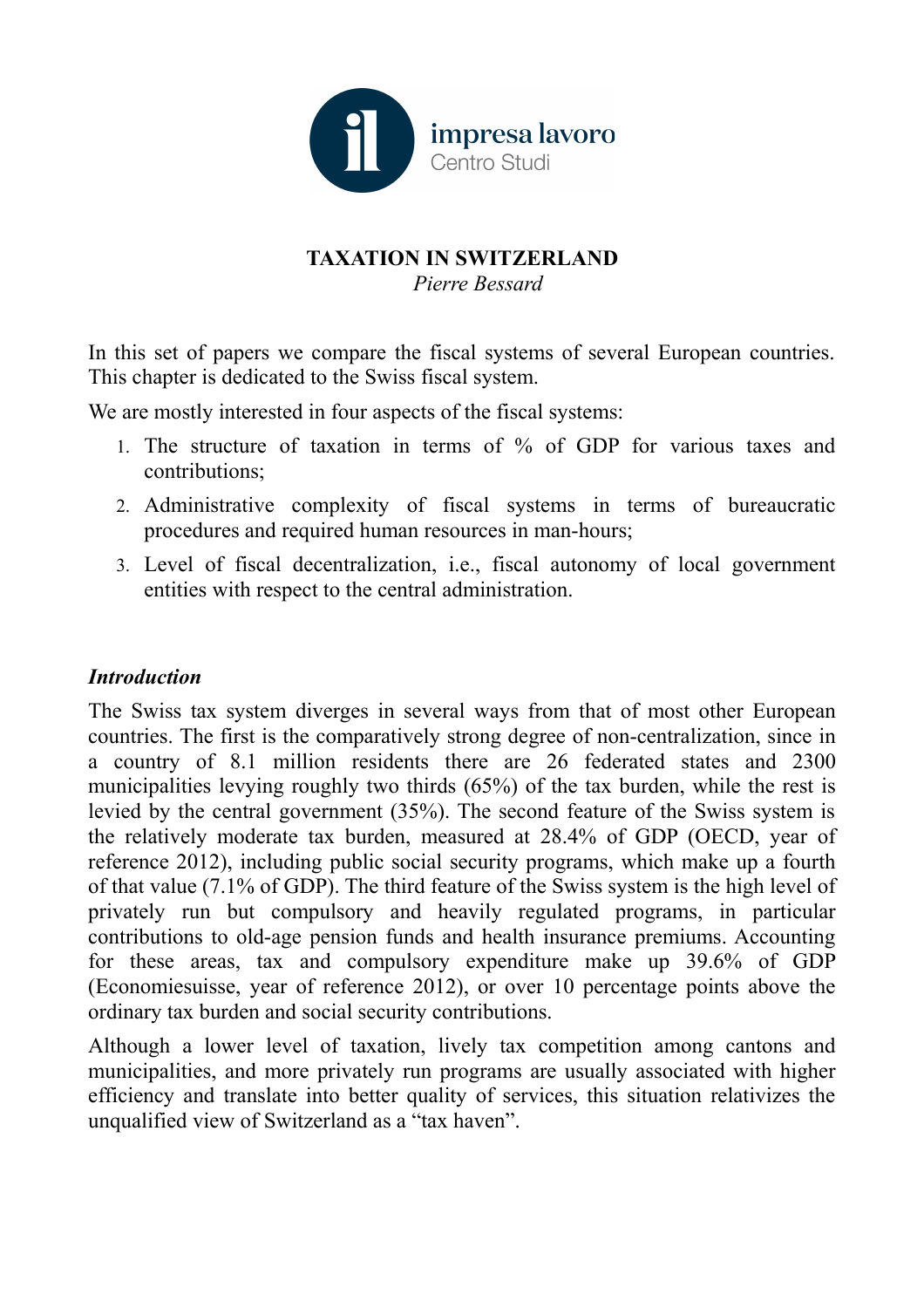

### *Levels of taxation*

This section shows the evolution of taxation as a percentage of GDP in the last years. Total taxation, including contributions, and receipts from specific taxes such as VAT or Personal Income Taxes are shown. Data are provided by Eurostat in the "Main national accounts tax aggregates" database.

Figure 1 shows the tax receipts as percentage of GDP in Switzerland in the last years, as reported by Eurostat, from 1995 to 2012. The moderation initiated from 2002 results from better control of public expenditure and higher economic growth thanks to the introduction of the constitutional "debt brake" instrument, which limits the ability of deficit spending. It followed a decade of excessive public expenditure and deficits. As a result of the debt brake, Switzerland was one of the few countries that could maintain or improve its financial position in the wake of the 2008 financial crisis, with an overall public debt ratio of 36.4% of GDP for central, cantonal and municipal levels of government as well as social security (OECD, year of reference 2012).



*FIGURE 1 – Total taxation*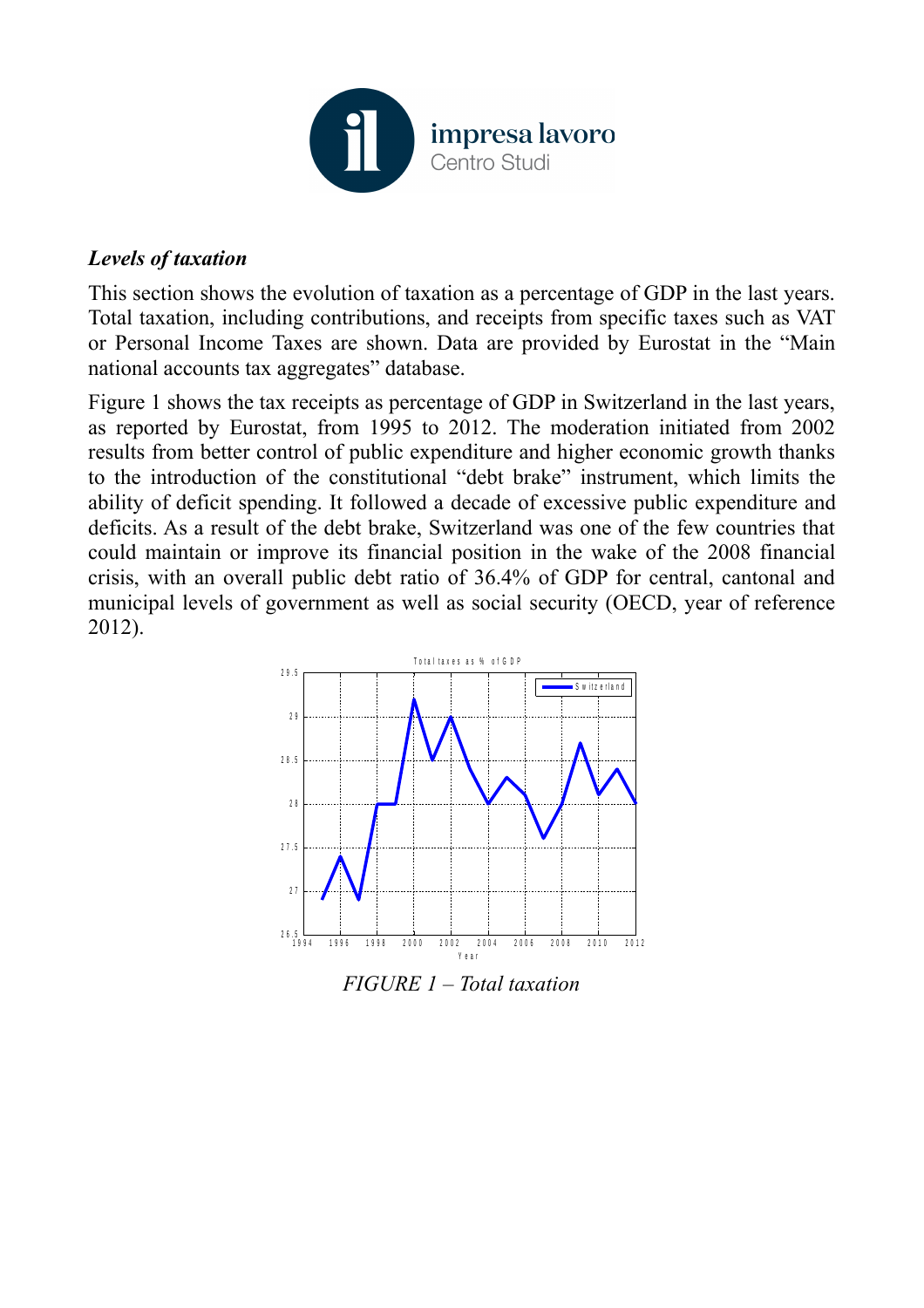

Figure 2 shows VAT receipts in Switzerland. The weight of consumption taxes in relation to GDP is limited in Switzerland, which has a standard value added tax rate that is about half (8%) of the legal minimum rate in the European Union. The emphasis on direct, mainly income taxes has the advantage of raising awareness of the tax burden, as all too often VAT is wrongly viewed as a less harmful tax and used by governments in discretionary ways to raise more revenues as if it were a "free" tax. Yet as the name tells us VAT is levied on value added and depresses economic growth and impeding job creation like any other tax. It also tends to act as an "anesthetic" for taxpayers given that it is paid in small portions by final consumers, thereby encouraging excessive levels of taxation.

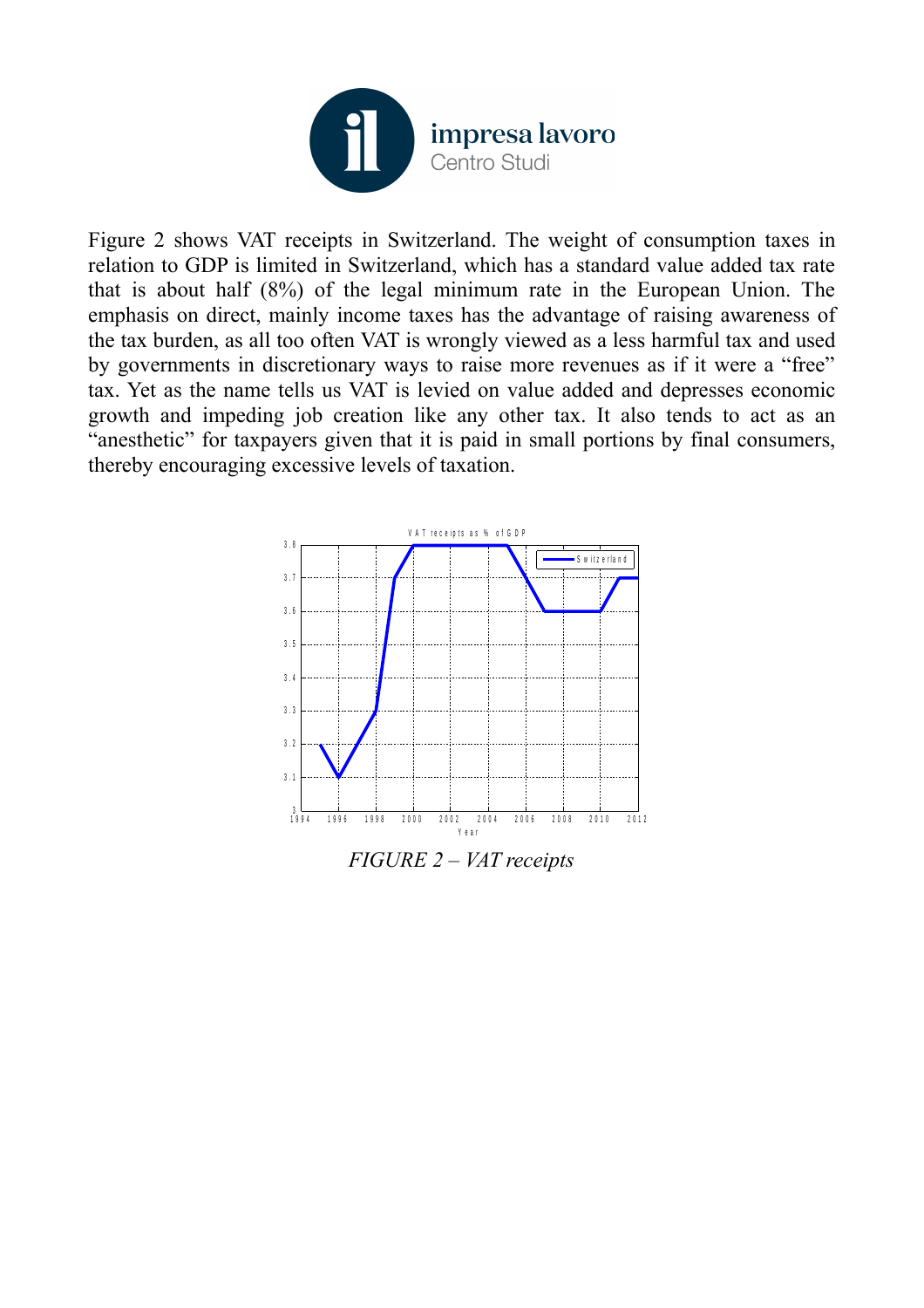

Figures 3 shows total income taxes in Switzerland, including personal income taxes (dashed), and corporate income taxes (dotted), all as fraction of GDP. The relative stability of the tax burden in recent years follows sharp increases in the 1990s due to lower economic growth, a situation corrected in part by the debt brake mechanism and corporate tax rate cuts in many cantons in the last 12 years, as well as a relatively large increase in the resident population under the free movement of people within Europe, which have all resulted in more economic activity.



*FIGURE 3 – Income tax receipts, total, personal and corporate (for Switzerland)*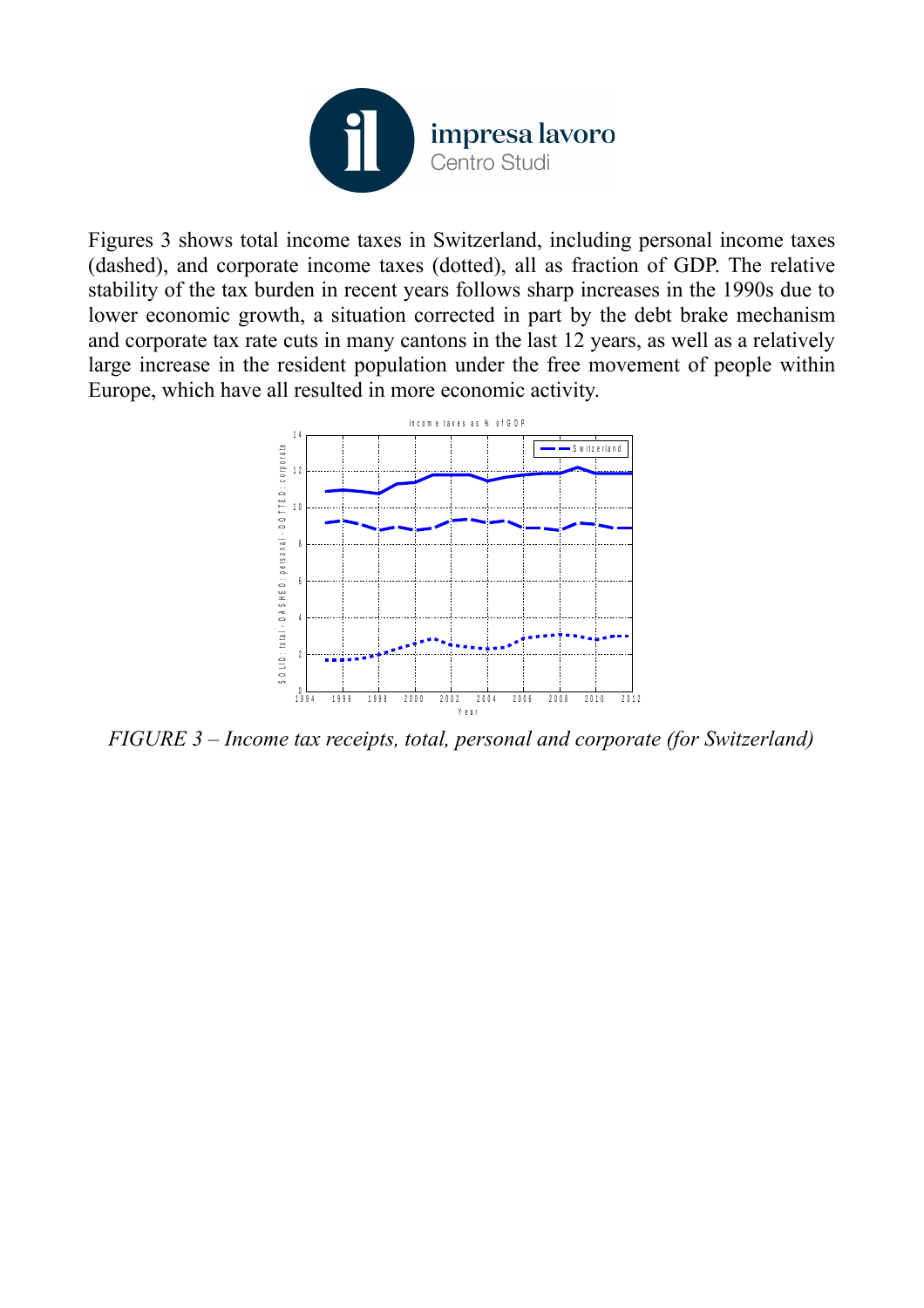

Figure 4 shows social security contributions in Switzerland. Contributions as percentage of GDP have remained relatively stable. The distinction between employers and employees is purely formal as all contributions must be taken off the value added by labor activity. In the meantime 30% of social security expenditure is paid for directly by taxation (most notably VAT), whereas contributions cover 70% of the costs of handouts.



*FIGURE 4 – Compulsory contributions (paid by employers, employees, and total). Employers' and employees' contributions are equal and the two lines are superposed.*

# *Administrative burden of fiscal procedures*

The additional costs incurred by corporations and households because of tax receipts are not the only costs related to the fiscal systems. Paying taxes takes time, requires a certain number of administrative procedures, and may require additional resources, such as those incurred to have the services of accountants.

Especially for small firms, huge fixed costs incurred in the process of paying taxes may be a severe obstacle to efficiency and competitiveness.

Table I shows the World Bank's Doing Business data on Switzerland regarding the subfield of the index called Paying Taxes. The Doing Business index ranks economies against several dimensions related to public policies and services related to the quality of the environment in which businesses operate. The "Paying Taxes" sub-index is of course mostly interested in the fiscal system as it applies to corporations.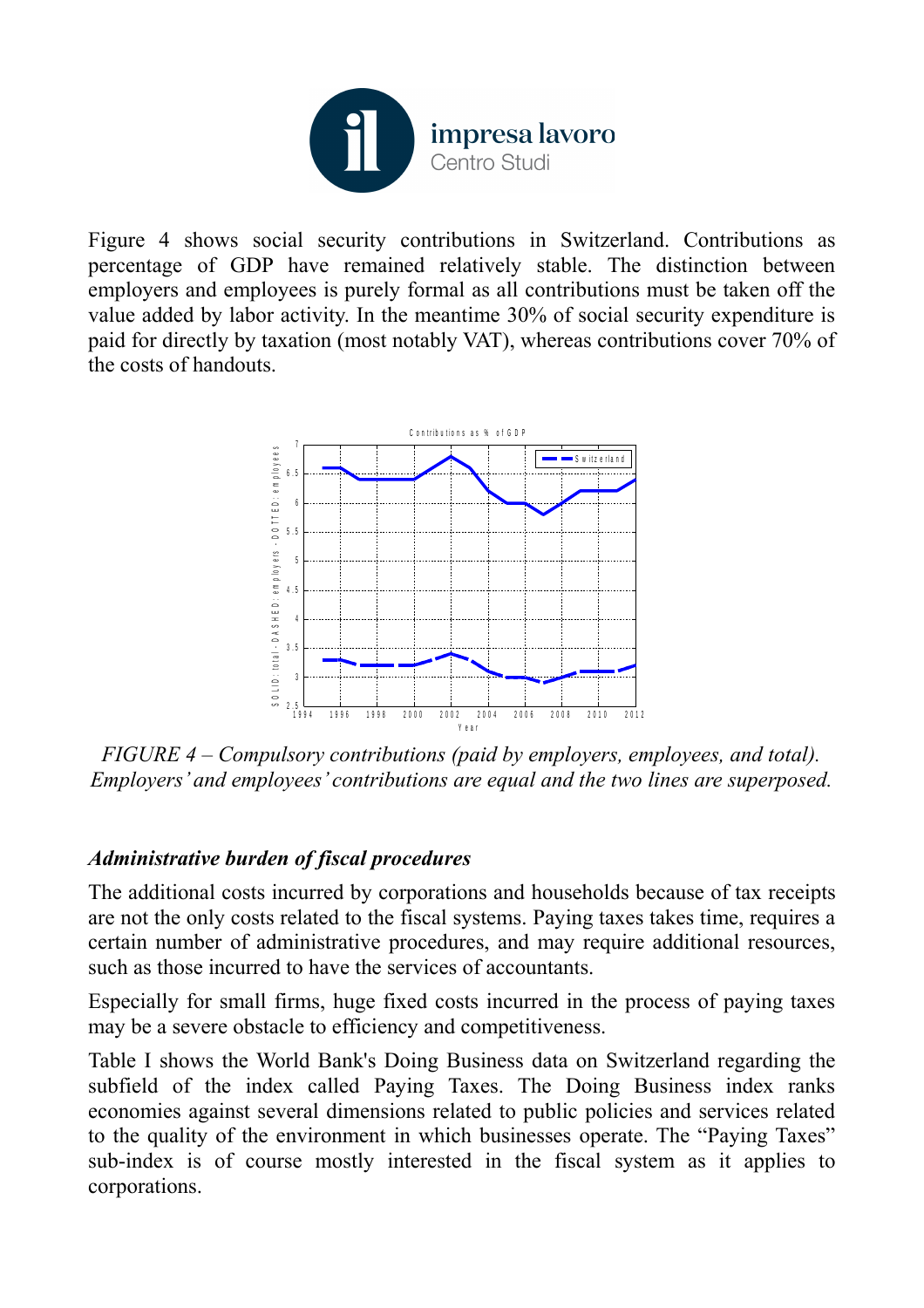

| Country                    | Ranking      | <b>Procedures</b> | <b>Time</b> | <b>Total Tax</b><br>Rate |
|----------------------------|--------------|-------------------|-------------|--------------------------|
| Switzerland                | $16^{\circ}$ | 19                | 63          | 29,1                     |
| <b>OECD</b> High<br>Income |              | 12                | 175         | 41,3                     |

*TABLE I – Switzerland's Performance in the Paying Taxes field of the Doing Business report*

Although Switzerland certainly has room for improvement (one area of high complexity and corporate administrative costs is typically VAT law), it penalizes wealth creation less than most high-income countries and the fiscal bureaucracy tends to be less cumbersome.

### *Taxation and federalism*

The Swiss government sector is divided into three levels: the central government, the cantons (which are the original states that delegated some functions to the central government), and the municipalities (considered as local governments by the OECD).

The federated states and local municipalities in Switzerland enjoy a relatively high level of autonomy, with strong symmetry between taxes, spending, and application of decisions. This lack of centralization explains why Switzerland, although it is marginally less socialized than other countries, enjoys a relatively efficient public sector. Local autonomy leads to more control over taxes and spending, encourages competition, innovation, and emulation of best practices. Voters generally have strong incentives to oppose "prestigious" public works and excessive expenditure due to moral hazard problems arising from a disconnection between users and taxpayers.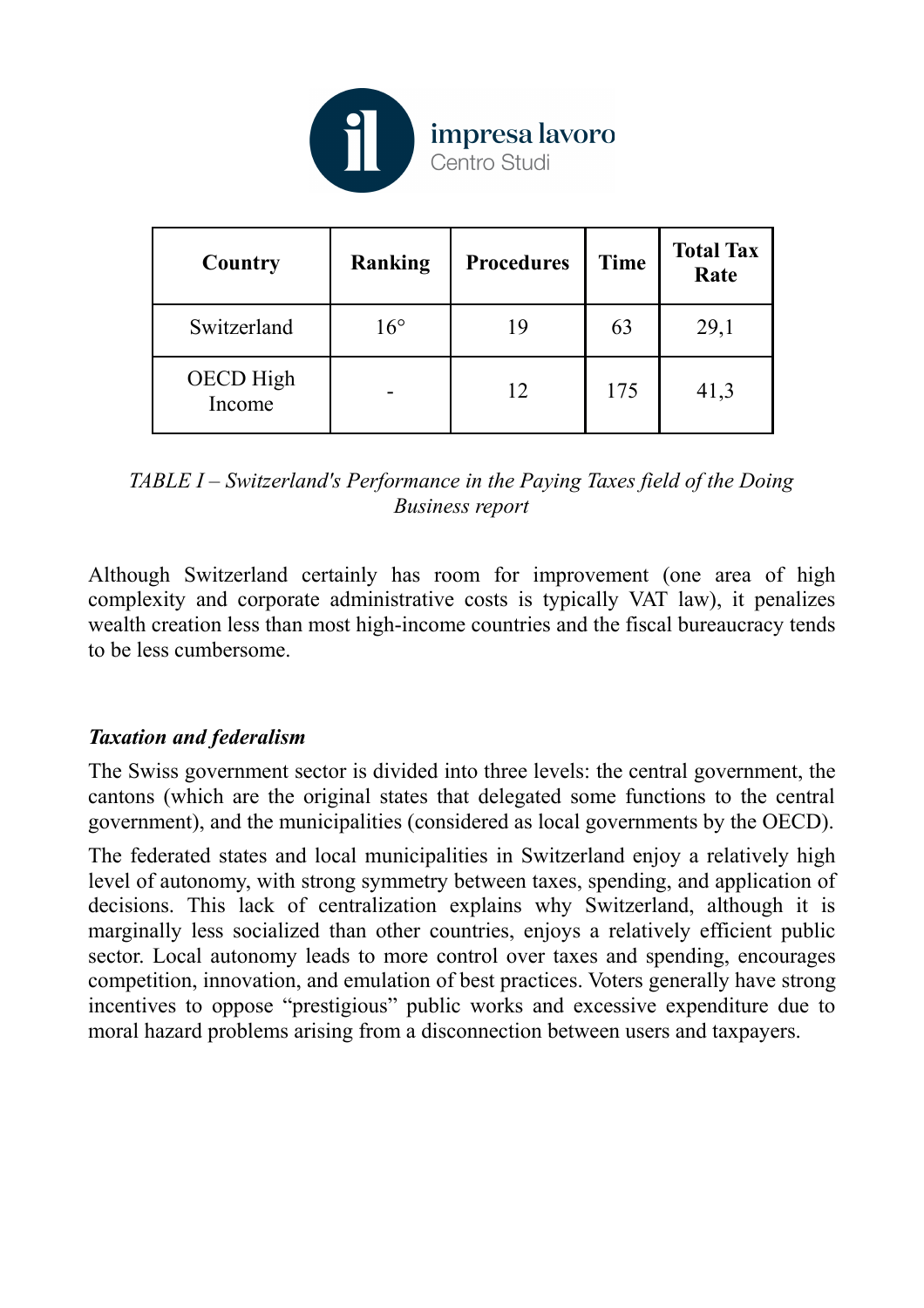

The growth of central government, centralized welfare state institutions introduced in the late 1940s and transfers between levels of government or across regions undermine this self-discipline. In the case of Switzerland these features have clearly led to some cantons being kept backward in terms of governance and economic development, in particular in heavily subsidized mountainous or "peripheral" regions. Yet the comparative experience of competitive cantons and of those adopting competitive policies (such as slashing tax rates) shows on a very small geographical scale that institutions, not location or geographical features, are key determinants of good governance and economic development.

Figure 8 shows the "fiscal autonomy index" for Switzerland in the last years. The cantons and municipalities are autonomous to a large extent. However, the cantons are entitled to a portion of federal income tax revenues (17%), which they levy for the central government.



*FIGURE 8 – Fiscal dependence of local governments on transfers*